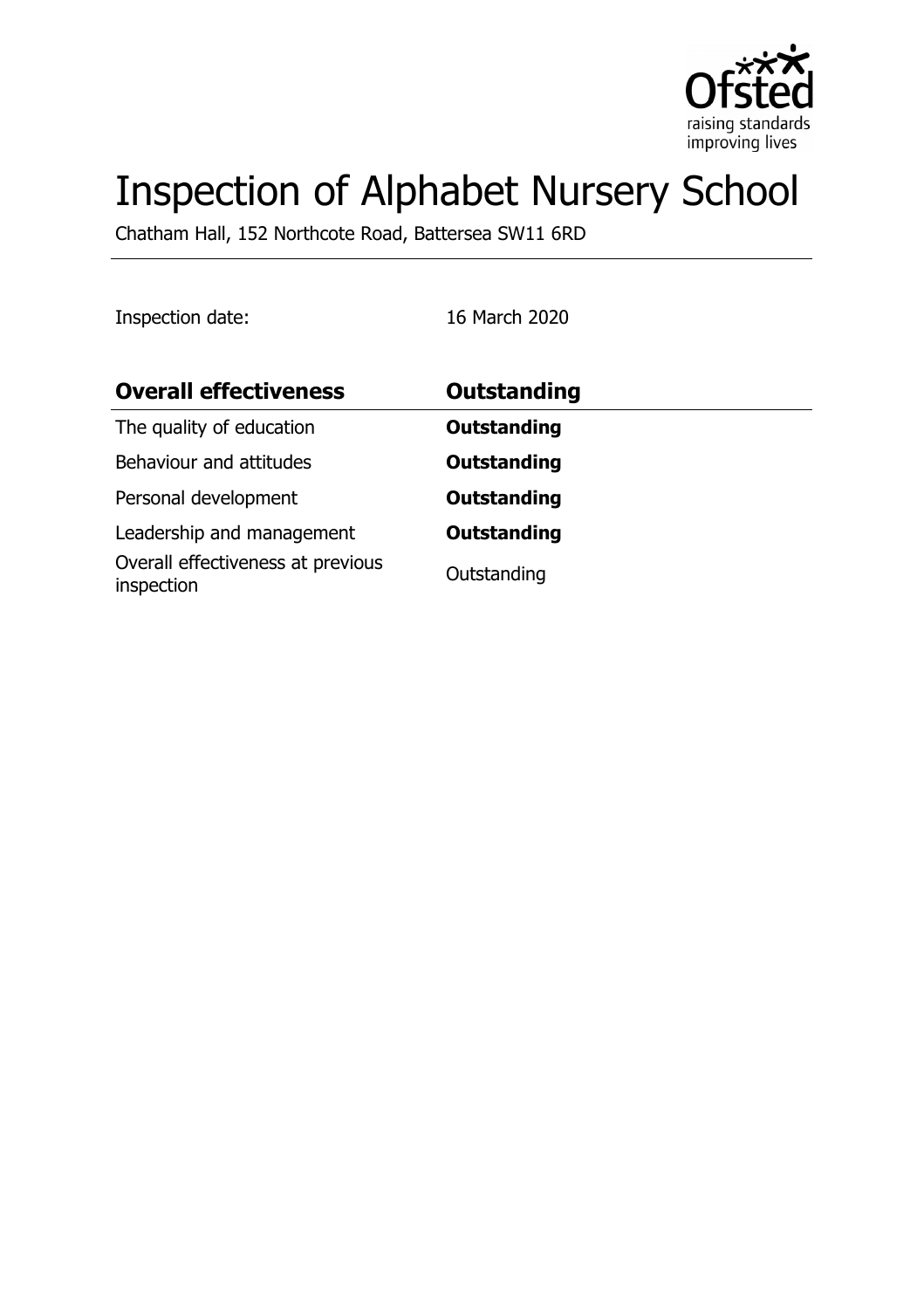

# **What is it like to attend this early years setting?**

### **The provision is outstanding**

The inspirational manager and staff place children at the centre of everything they do. They uphold a shared vision to help children flourish into confident, independent, eloquent, kind and helpful individuals. The manager and staff team are passionate about providing high-quality, inclusive care and education to all. They strive to constantly enhance all areas of practice to the highest possible level, by embedding new initiatives to ensure children reach their fullest potential. Children develop strong bonds with the staff and show extremely positive attitudes and a thirst for learning. They settle in very well and thrive in this highly nurturing, caring and welcoming environment. Children are exceptionally confident and very keen learners. Staff provide an excellent variety of very inspiring activities, balanced by child-led play, which ensures that children are highly engaged in tasks. Staff are clear about what children need to learn in order to move them on in their development. They use excellent observations to ensure that children are challenged successfully. All children make outstanding progress. Staff provide exceptional opportunities for children to develop a broad variety of physical skills, and support children to acquire excellent independence skills. Children behave extremely well and older children are remarkably good role models to the younger children.

# **What does the early years setting do well and what does it need to do better?**

- $\blacksquare$  The manager and staff work together seamlessly. Daily and weekly evaluations of practice and activities, purposeful appraisals and highly focused professional development are skilfully aimed at enriching staff's expert knowledge and practice.
- $\blacksquare$  The manager is highly focused on monitoring the staff and provides effective supervision and support. They attend ongoing, targeted training to help them improve their skills and practice. Staff bring knowledge and skills learned from training back to the nursery to cascade to the rest of the team and, whenever possible, to parents. For example, recent training attended for supporting positive behaviour was shared with parents to enhance strategies used at the nursery and at home.
- The manager and staff team have very high expectations for all children. Staff closely monitor children's progress and follow their emerging interests, including what they have been doing at home. Staff use this information to deliver an exceptional curriculum and a learning environment in which children flourish. They plan for what each individual child needs to learn next and help them to make the best possible progress. Staff encourage children to be part of planning activities, for example when children keenly vote on future projects to learn about.
- Staff place high importance on promoting children's communication skills.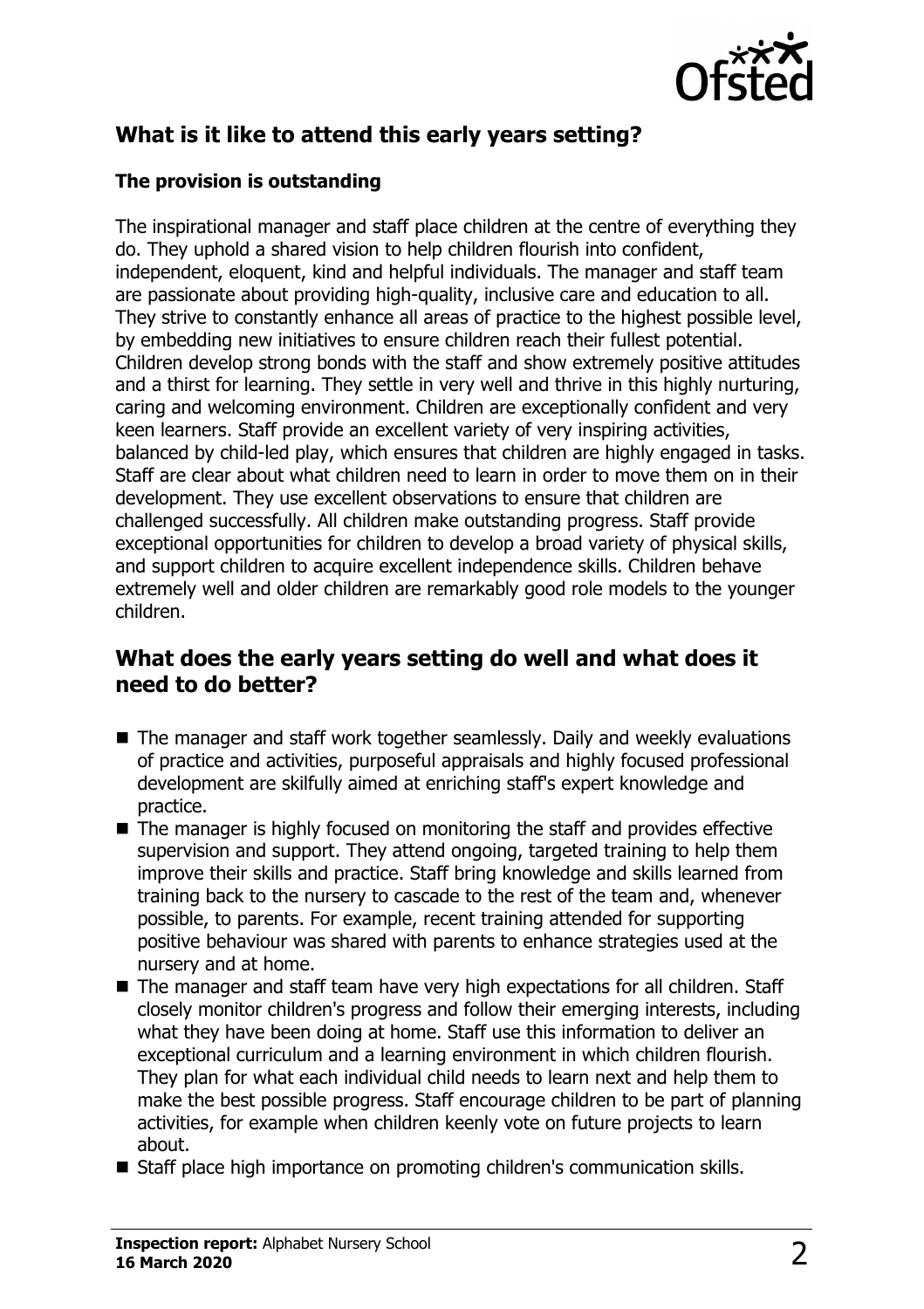

Children are extremely articulate and confident. Older children confidently approach adults to explain the picture they have just drawn, and younger children explain the textures they feel on the sensory walk. Staff have introduced initiatives to help children develop their listening and attention skills even further. For instance, each day children follow an exercise regime. Staff comment how this has benefited the children to focus during group activities.

- $\blacksquare$  Staff maximise opportunities to develop children's mathematics skills and make learning thoroughly enjoyable. For example, children enthusiastically match the correct pom-poms to the corresponding number and count breaths during yoga exercises.
- Staff teach children early literacy skills in innovative and highly effective ways. For instance, children immerse themselves in storytelling by using a broad range of props related to their favourite stories. They eagerly recap and predict what will happen next during story time.
- $\blacksquare$  Children handle their emotions and behaviour exceptionally well, including sharing and taking turns. Older children skilfully negotiate with others and develop an understanding of others' emotions and what is right and wrong.
- $\blacksquare$  Staff form strong and very nurturing bonds with children. They take great care to find out all they can about children's personalities, home, care routines and interests to ensure that children settle exceptionally well and thoroughly enjoy activities. For example, during an international singing session, children are keen to sing newly learned songs from their own culture and those of their friends.
- $\blacksquare$  Staff are highly effective in supporting children to understand about being healthy. Children enthusiastically enjoy developing their physical skills, riding scooters and learning new skills from the sports coach. Children manage personal hygiene very well, keenly learning about germs during an experiment to demonstrate the importance of handwashing.
- $\blacksquare$  Staff successfully work with parents. They provide excellent opportunities for parents to support their children's learning at home and at the setting. Staff keep parents closely informed about their children's progress.

# **Safeguarding**

The arrangements for safeguarding are effective.

Staff have an excellent understanding of the signs and symptoms relating to concerns regarding a child's welfare. Staff have a full understanding of the procedures to follow to deal with any child protection concerns. They receive robust, regular training to update their skills and knowledge. The manager has established excellent systems to ensure all children and families that require help are identified and supported, where necessary. She carries out thorough background checks on all staff as part of the recruitment process to ensure their suitability.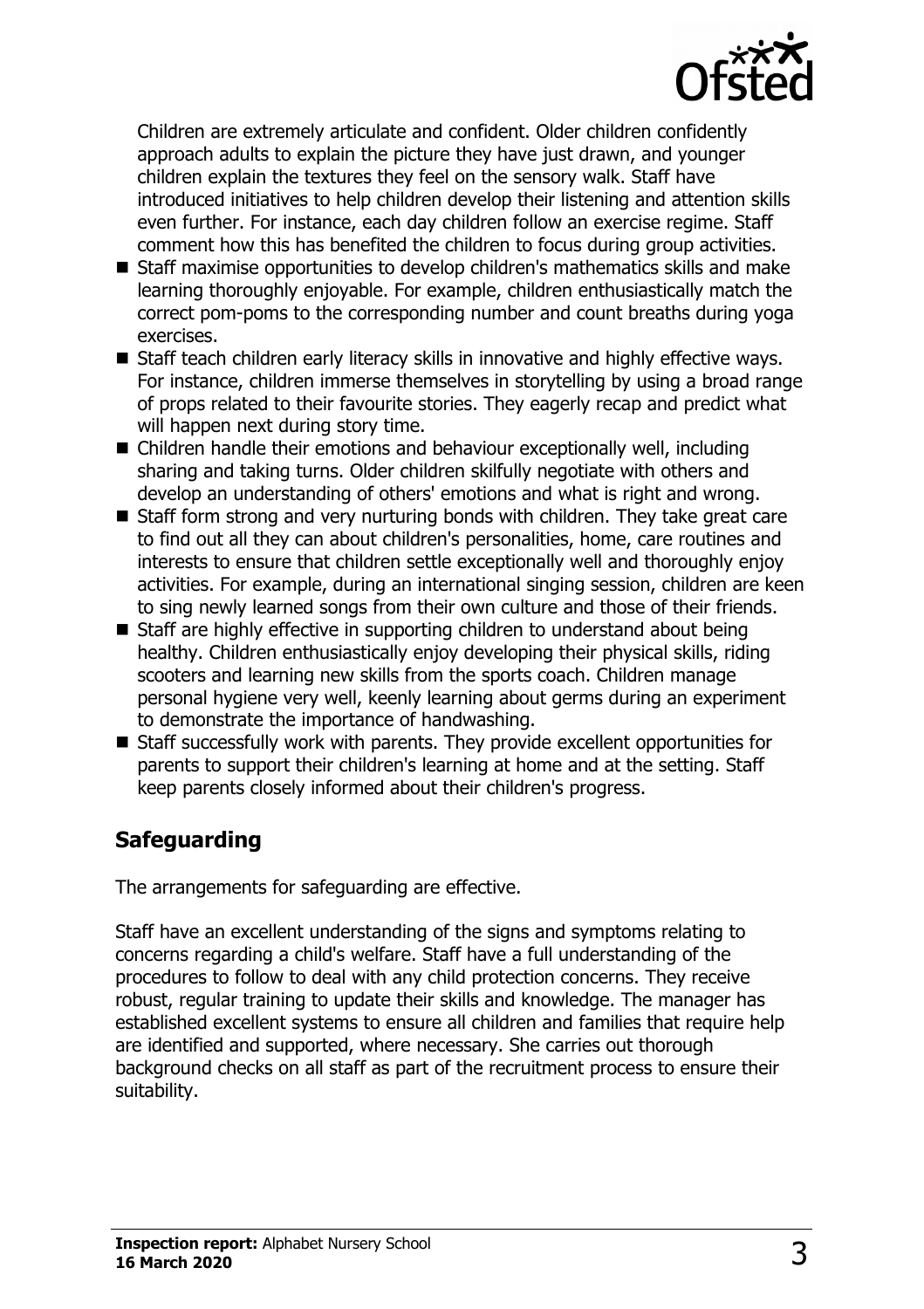

| 123053                             |
|------------------------------------|
| Wandsworth                         |
| 10138240                           |
| Childcare on non-domestic premises |
| Early Years Register               |
| Sessional day care                 |
| $2$ to 4                           |
| 40                                 |
| 26                                 |
| McKenzie-Lewis, Allison Jane       |
| RP904989                           |
| 0207 924 2678                      |
| 9 October 2015                     |
|                                    |

# **Information about this early years setting**

Alphabet Nursery School registered in 1990 and is situated in Battersea, in the London Borough of Wandsworth. The nursery is open during term time only from 9am to midday Monday to Friday and from 12.30pm to 3.30pm Monday to Thursday. The provider employs five staff, including the manager. Some staff hold qualified teacher status and relevant qualifications at level 6. The nursery receives funding for free early education for children aged three and four years.

# **Information about this inspection**

#### **Inspector**

Tracey Murphy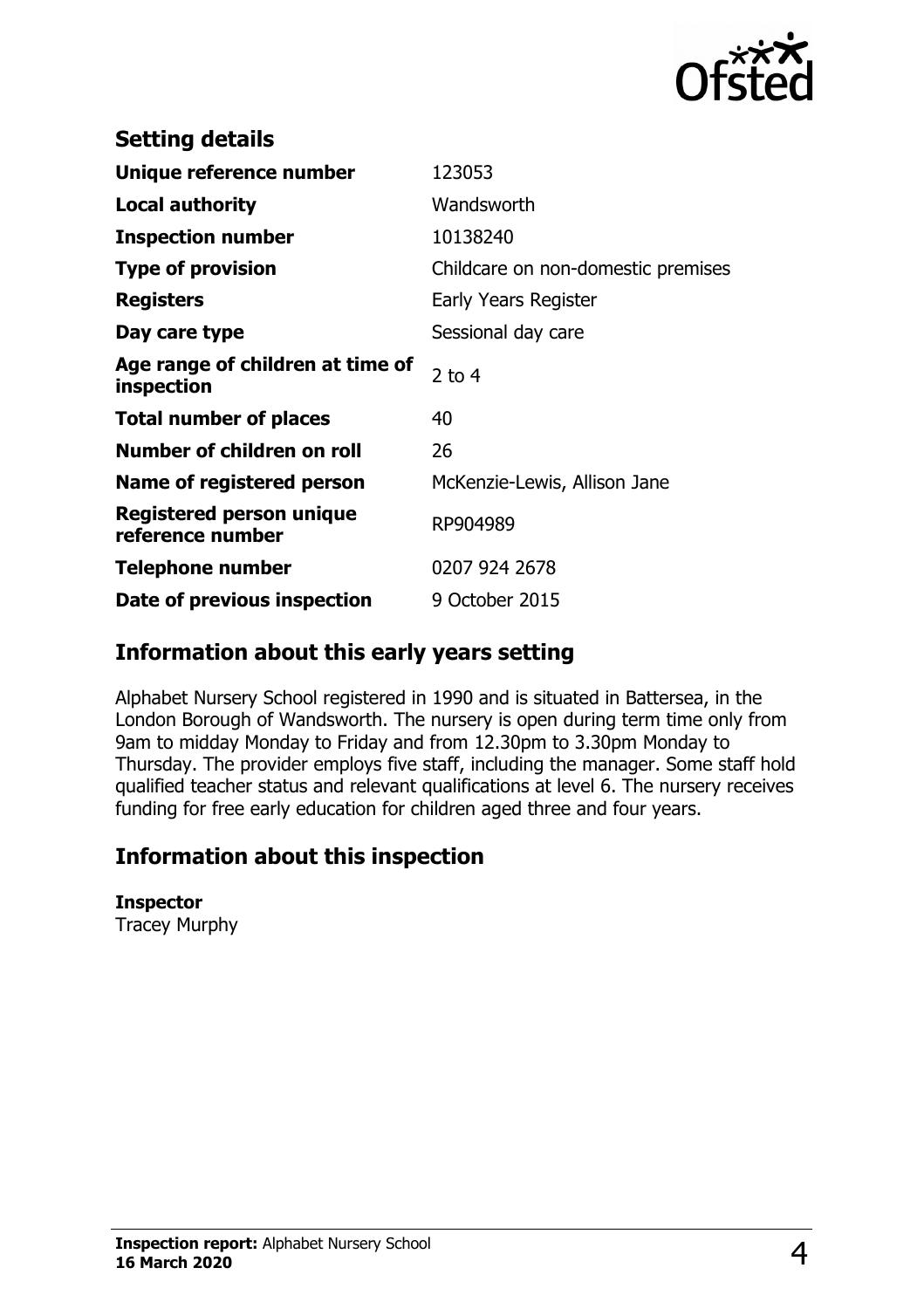

#### **Inspection activities**

- $\blacksquare$  Ofsted is aware of the challenges that Covid-19 is currently posing to those we inspect. During this visit, the inspector took into consideration the impact of any measures being taken to slow the spread of Coronavirus by the nursery. This has included the effect these measures have had on the current attendance of the children and staffing arrangements.
- $\blacksquare$  The inspector and the manager completed a learning walk to discuss how the curriculum is organised.
- $\blacksquare$  The inspector and the manager carried out a joint observation of a group activity.
- $\blacksquare$  The inspector observed interactions between staff and children and spoke with children at appropriate times throughout the inspection.
- $\blacksquare$  The inspector spoke to parents and sampled written feedback to gain their views.
- $\blacksquare$  The inspector held a meeting with the manager to discuss staff suitability and recruitment processes.

We carried out this inspection under sections 49 and 50 of the Childcare Act 2006 on the quality and standards of provision that is registered on the Early Years Register. The registered person must ensure that this provision complies with the statutory framework for children's learning, development and care, known as the early years foundation stage.

If you are not happy with the inspection or the report, you can [complain to Ofsted.](http://www.gov.uk/complain-ofsted-report)